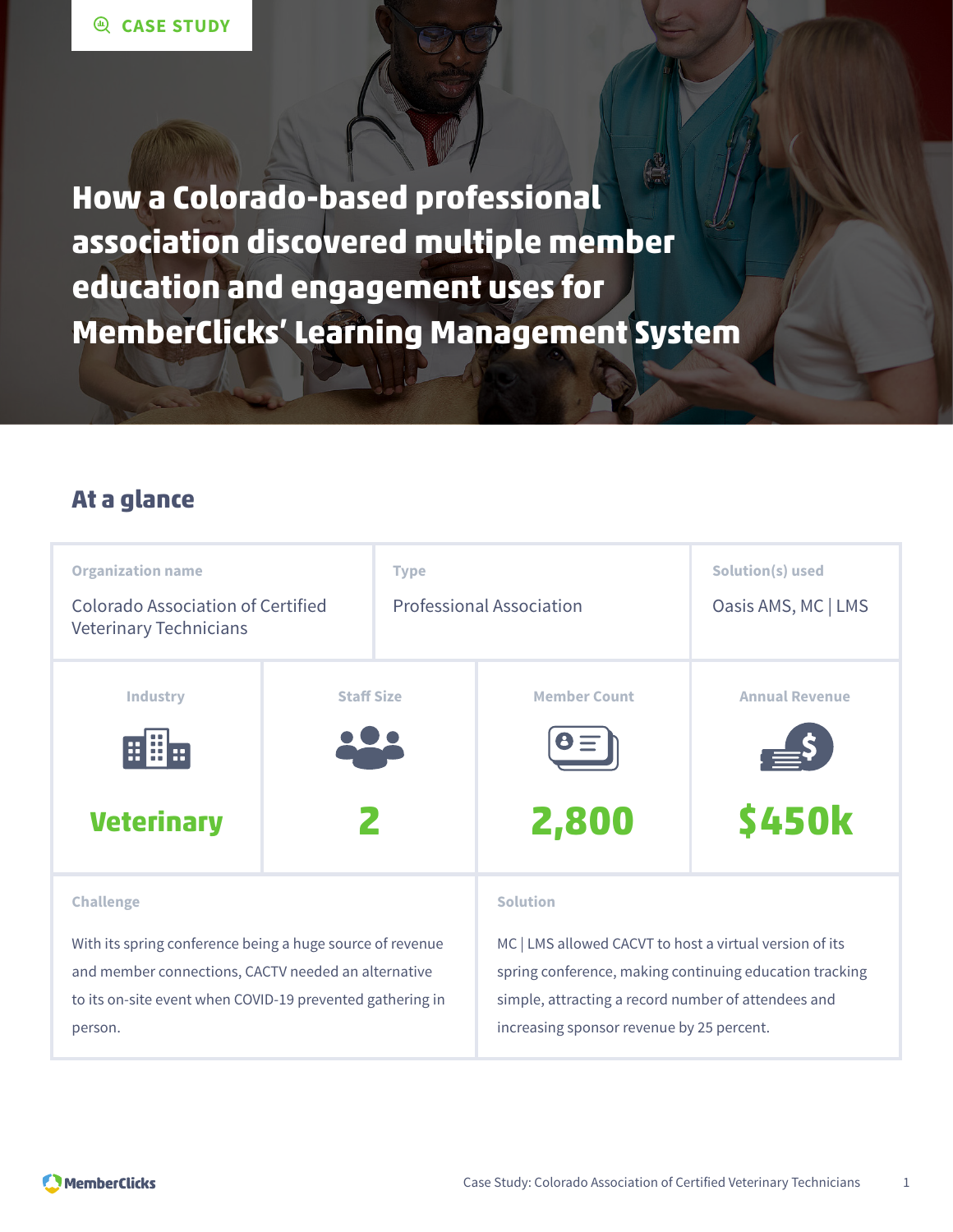**For those with pets, the people who devote their lives to taking the best care of them hold a special place in an owner's heart. The Colorado Association of Certified Veterinary Technicians (CACVT) is devoted to educating and empowering those who've committed to providing top quality care to our animals in every stage of their lives.**

"The CACVT is both a credentialing entity and a professional association for the vet tech community here in Colorado," said CACVT Executive Director, Erin Henninger, CACVT. "Most of our members are either students who are in the process of becoming a certified veterinary technician or current practitioners."

CACVT manages 2,800 members  $-2,300$  of which currently hold their vet tech certification — with two staff members and an eight-person board of directors. A big part of the group's mission is to position vet techs to embrace a long-term sustainable career path in veterinary medicine.

#### **The Truth About Vet Techs**

Being a vet tech is a highly rigorous course of study and an even more rigorous job. Burnout is common. The attrition rate for the industry is high, with career life spans averaging seven years in Colorado and only five years nationally.

"This is a degree-holding profession," said Henninger. "Most people don't even finish paying off their student loans before they leave the industry, so one of our main focuses is exposing technicians to all the different things you can do in this career field beyond working in clinical practice."

# **"**

**...One of our main focuses is exposing technicians to all the different things you can do in this career field beyond working in clinical practice.**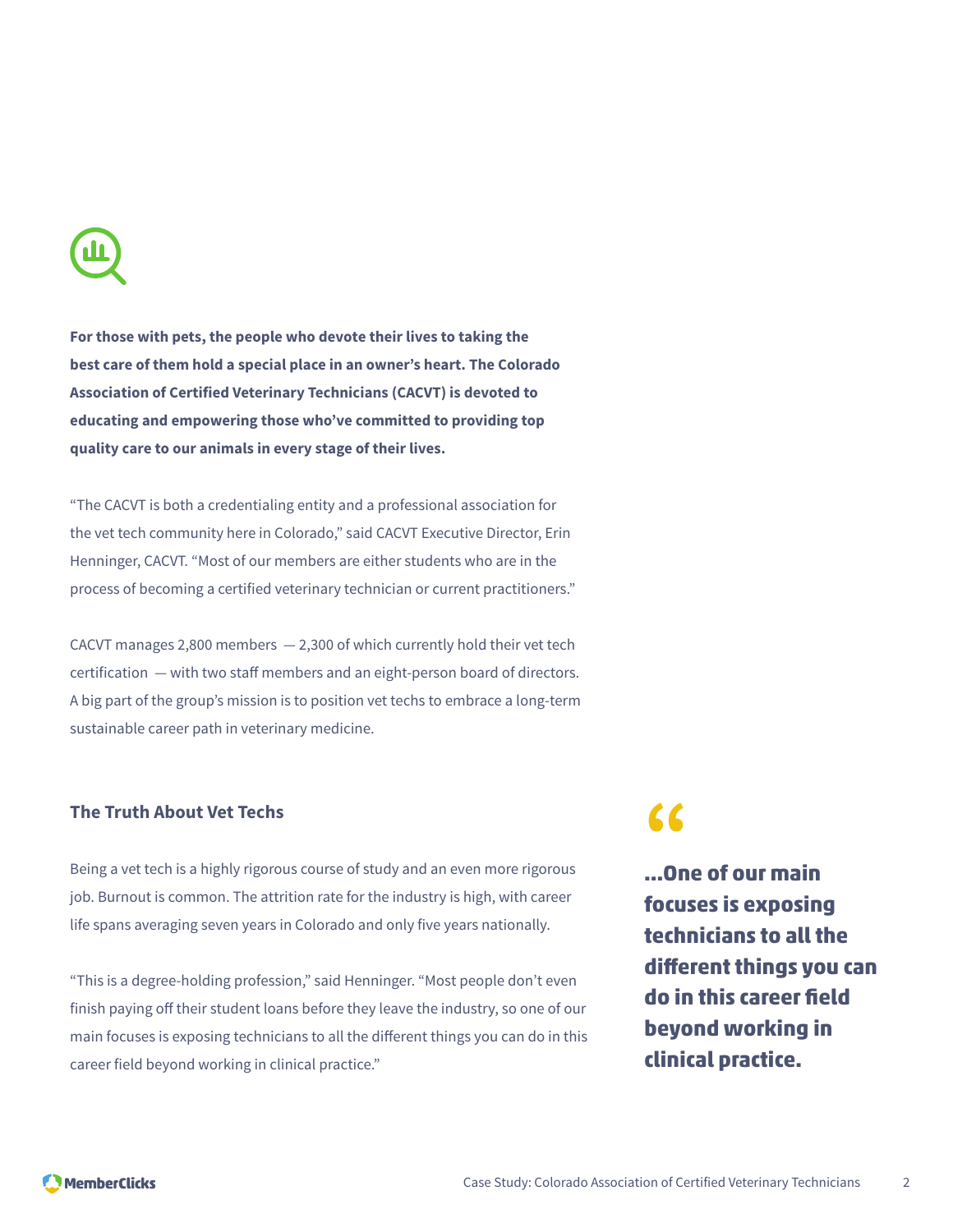This problem creates a unique opportunity for CACVT to amplify membership value through the participation in events and continuing education, which is where the organization finds its value proposition.

When they came to MemberClicks nearly one year ago, CACVT was limping through data sovereignty via spreadsheets. It was less than ideal. Although onboarding was difficult, the group experienced some gains when it came to profile data accuracy, simple event management, a professional website, access to financials, and the convenience of having forms and related data readily available.

#### **The One Where Ross Says, "PIVOT!"**

Then, in March 2020, our lives came to a collective halt. While this was inconvenient for most people, it was especially problematic for CACVT, given their spring conference was planned for April. Not only is their conference an important revenue source, it is also a popular option for members seeking certification renewal. Without the ability to gain education credits through attending the annual conference, many CACVT members would have been in a tight spot. Moving the event online was a must, and the association had to adjust quickly.

Henninger sprang into action, assessing several potential vendor partners that could help bring their virtual event to life...within six weeks time. After demoing various tools including Higher Logic, Henninger fell in love with MC | LMS.

"We were really just looking for some sort of professional platform to support our event," Henninger said. "I thought, 'If we can give it a more professional look and feel for our members, I would love that. And to be able to not have to build it all myself would be amazing.'"

Also amazing? Integration. As an existing MemberClicks customer using the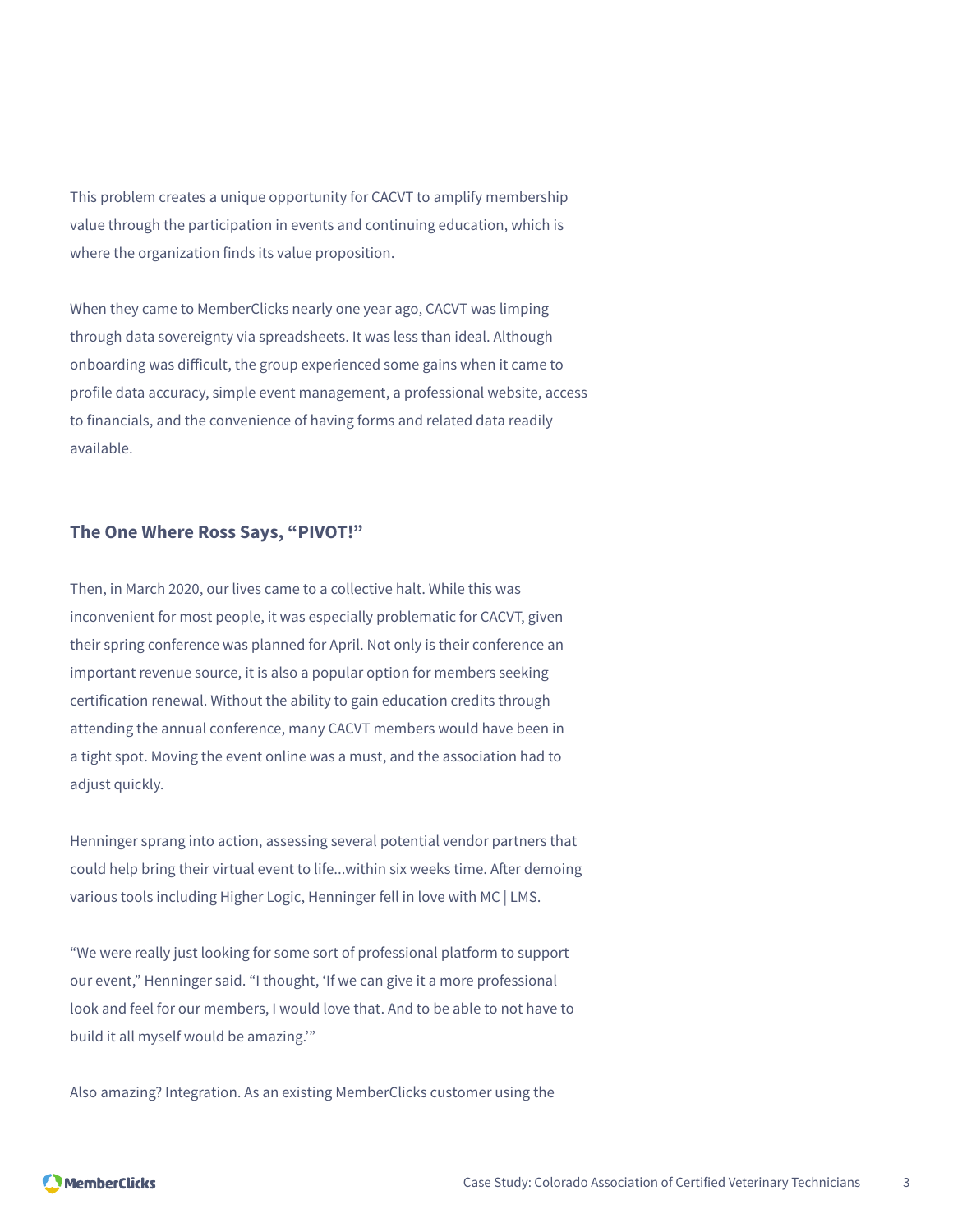Oasis AMS solution, CACVT felt energized by the seamless connection between the Oasis registration process and the end-user experience within the LMS, including single-sign-on and customized content access.

"I love the fact that (the LMS) has the prerequisite to get the actual credit for (participation)," Henninger said. "Because as a part of offering online CEs, there's all of these different requirements. Watching so much of the video and taking a quiz is an industry requirement for getting CEs for virtual events. So all of that was super appealing because that wasn't something the Higher Logic platform could offer."

Plus, in line with education management best practices, repurposing live content to be repackaged and consumed after the event is completed provides learners with additional opportunities for retention. Not to mention additional education units needed to renew certifications. CACVT jumped at this chance.

"We had those two pieces in mind: the live event, and then the easy conversion to on-demand," said Henninger. "Having the on-demand education transfer right back into the CE log (in Oasis) automatically was the best thing ever! It just made it so easy for our members."

#### **Big Goals for Big Numbers**

With MC | LMS, CACVT was able to quickly spin up a virtual event version of its inperson spring conference. They had four tracks per time slot, all of which they organized through MC | LMS, using Zoom for the live webinar platform.

Not only that, they were able to post some serious record-breaking numbers.

Henninger reported that attendance was up to 750 registrants over the 500-attendee average from the two previous years. Also, they generated additional sponsorship interest after announcing the event would be virtual,

## **"**

**We had those two pieces in mind: the live event, and then the easy conversion to on-demand. Having the on-demand education transfer right back into the CE log (in Oasis) automatically was the best thing ever! It just made it so easy for our members.**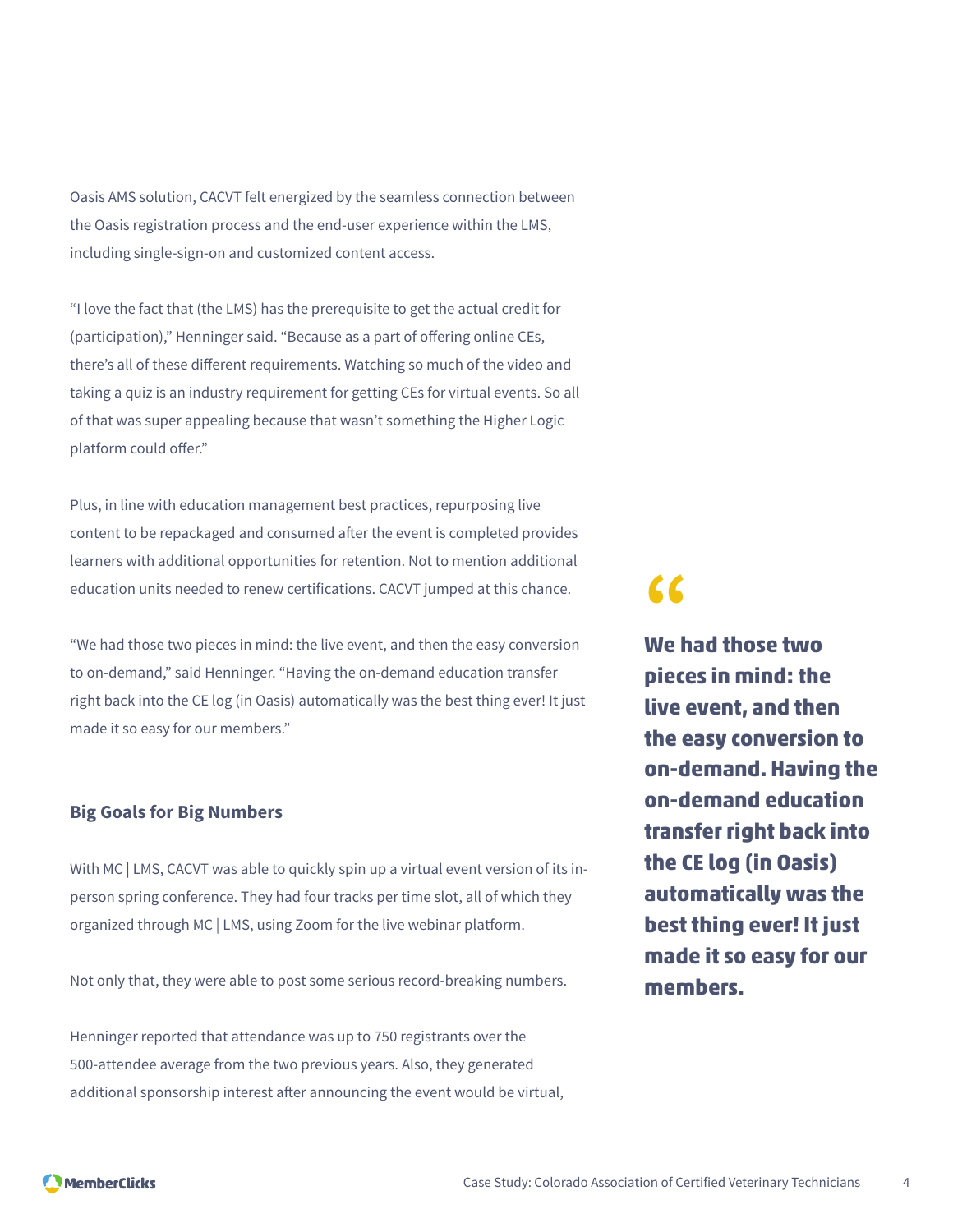resulting in a 25 percent increase in sponsorship revenue.

"It was a record breaking event," she said. "Moving it virtually was huge. All the sponsors wanted to come and present to the crowd," Henninger said.

#### **But Wait...There's Life Beyond Virtual Events?**

We are all likely thinking (or hoping) that within the next year or so, our inperson events will be back to normal. No one wishes that more than CACVT.

"We have generally three to four events per year," Henninger said. "We like to have in-person events. In our mission and strategic goals, our initiatives include member engagement and communication. So as soon as we can, we want to get back to in-person events because it's such a great way for people to connect."

When that day happens, CACVT recognizes that there will be additional opportunities to tap into and generate membership interest, value, and benefits. They feel so strongly about this that they converted from a month-tomonth LMS contract to an annual contract because of the possibilities related to consistent usage of MC | LMS.

Henninger said that online education is generally easy to find in Colorado for vet techs. CACVT offers plenty of CE credits, but other entities and organizations also offer their fair share. So where CACVT can set itself apart is offering unique resources to members on a consistent basis.

"Something that is on my radar is (using the LMS for) member onboarding," Henninger said. "And having some pre-recorded videos about how to navigate the website — here are the most important things for you — would be a great member benefit."

Henninger also has plans to create a library of interviews with leaders in

### **"**

**It was a record breaking event. Moving it virtually was huge. All the sponsors wanted to come and present to the crowd.**

### **"**

**In our mission and strategic goals, one of our things is engagement and communications with our members. So as soon as we can, we want to get back to inperson events because it's such a great way for people to connect.**